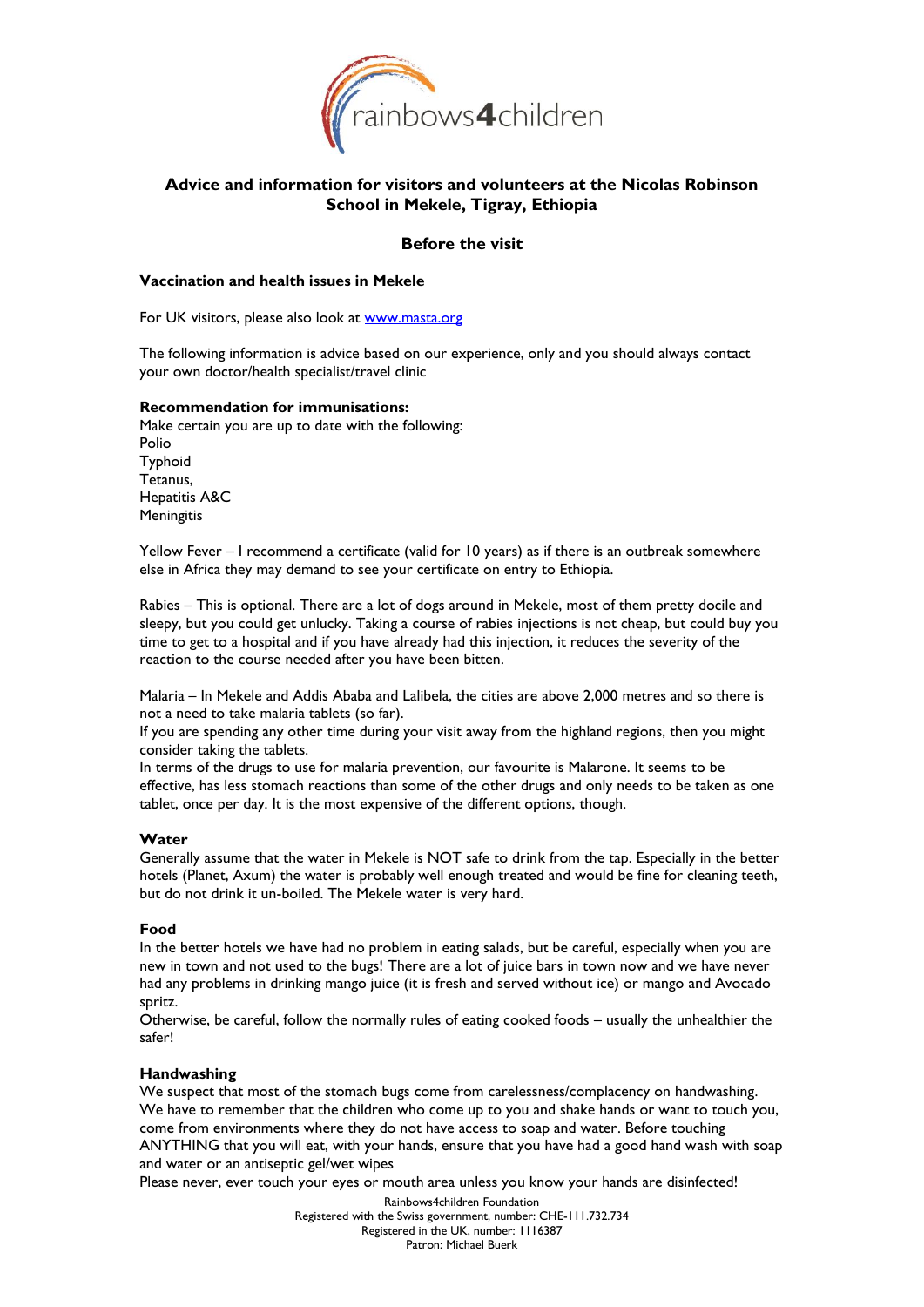

Most people who visit Ethiopia have nothing more serious than D&V, but it can last for a couple of days and whilst good for any weight loss regime, is a pretty miserable and depressing way of achieving it!

#### **Eyes**

Mekele, especially in the months of October to June, is very dry and dusty. In November to March it is also quite windy. It is a good idea to wear sunglasses, and the more wrap-around the better, to stop dust getting in the eyes and risk the start of eye infections

#### **Visas**

For most nationalities, getting a visa is now very easy with the new evisa process Apply on:<https://www.evisa.gov.et/#/home>

If you are likely to stay more than 1 month at the school we may need to apply for a business visa and we should discuss this as a separate issue.

#### **Travel arrangements**

#### **Flights – international**

We recommend that you travel with Ethiopian airways: [https://www.ethiopianairlines.com/AA/EN/#](https://www.ethiopianairlines.com/AA/EN/)

If you do this there are 2 main advantages:

- 1. You can book your flight and baggage all the way to Mekele (MQX).
- 2. Internal flights in Ethiopia will be 50-70% cheaper than if you had booked with another airline.

Please note that you must have an Ethiopian airlines ticket number. If a flight is a code share, say with Lufthansa or United Airlines and you book it through the other airline, it will not qualify. Ethiopian airlines is part of Star Alliance.

### **Flights – local**

Flights from Addis Ababa (ADD) to Mekele (MQX) take 1-1.5 hours and run several times per day.

### **Transit in Addis Ababa**

If you have booked a connecting flight to Mekele then the following advice applies.

Transfer in Addis takes a bit of time but isn't too bad. 2hours should be enough time. When you arrive, you follow the signs to the domestic terminal, these take you to a small waiting area from which a bus picks you up and drops you at the domestic terminal. When you enter the domestic terminal building there is a small counter where you can get your visa document or show your evisa. If you buy a visa on arrival, it costs 50 USD for a 1-month visa. Once you have your visa, you need to have your passport checked and stamped. This is where they ask where you are staying and you have to give the hotel name and city. After that you can move to the transfer area, where you wait for your connecting flight.

If they allow you to do it (it differs every time and depends on who is standing there checking), do not pass the customs counter row (into the baggage reclaim area) but turn back to where you entered and turn right up the stairs into the waiting area. If they don't allow you, you'll have to do another loop going into the baggage reclaim area and from there into check-in and through the hand luggage check. Usually you will be lucky, but sometimes they send people the long way.

### **Other transport**

It is possible to travel by bus (Selam bus is the best long-distance coach service), but it is a 13 hour journey, uncomfortable and the locals who use the service close the curtains on the windows and watch Ethiopian language movies, so you will not get to see the countryside. We do not recommend it.

> Rainbows4children Foundation Registered with the Swiss government, number: CHE-111.732.734 Registered in the UK, number: 1116387 Patron: Michael Buerk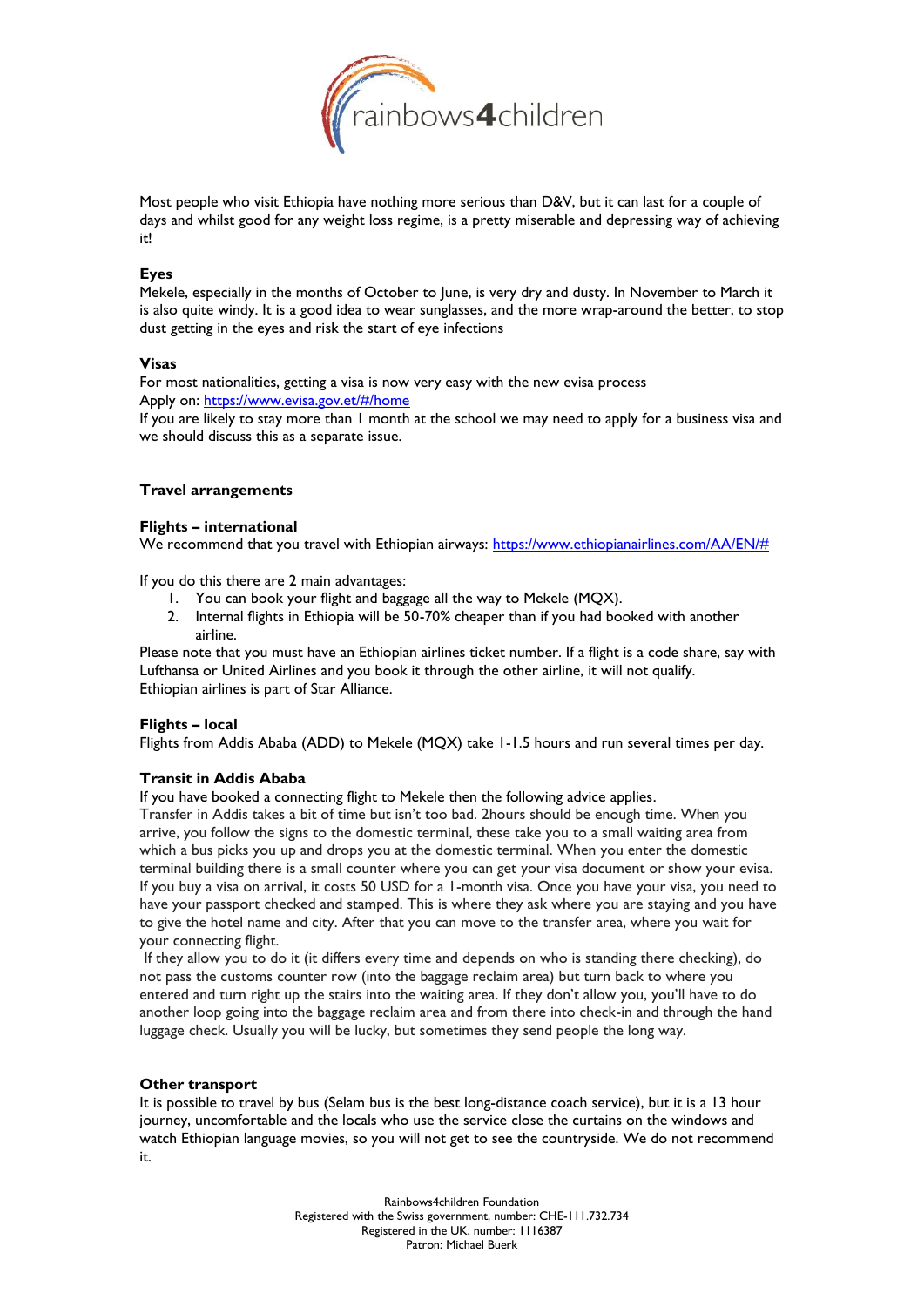

Hiring a 4 WD with driver costs about USD 170-200 per day. If you are arranging trips our touring then this is worthwhile.

#### **Hotels in Mekele**

There are now many hotels in Mekele, but the supply has not raised the quality standard, so far. We regularly use these hotels as they are within walking distance (10-15 minutes walk) of the school. We can help you make the bookings.

**Planet** – This is the best quality hotel. We have negotiated a Rainbows4children discount rate of 15% for our guests and we can organise this for you when we book. A simple double room costs about \$65-70 per night per room, B&B.

**GG** – This is a simple hotel. It serves meals but service and quality is generally low. The rooms are clean but the plumbing is unreliable. Prices for rooms start at about \$15 per room.

**Amiable** - This is a simple hotel. It serves meals but service and quality is generally low. The rooms are clean but the plumbing is unreliable. Prices for rooms start at about \$15 per room.

**Others -** These hotels are the most practical for the school for different budgets but there are new hotels being opened all the time and we can keep you updated on the choice.

### **Telephone and SIM cards**

Bring an old phone with you and you can use it with a locally purchased Ethiopian SIM cards. We have a few SIM cards at the school which can be borrowed, but MUST be returned, as Ethiopians can only purchase a few cards per person, so we use up their allowances quickly. You can purchase cards from small shops, hotels etc to load up the SIM cards with credit, instructions are on the cards [Recharge phone: \*805\*code#]. The costs of calls is very low, and so 50 birr (\$1.70) will probably be enough for a 2 week stay unless you are planning to make international calls. For friends and relatives to call you, it will be a lot cheaper to an Ethiopian mobile than to your home mobile with added roaming charges. Not every phone company is partnered with Ethiotelecom, so your home phone may not work in Ethiopia, For example Salt (previously Orange) does not work in Ethiopia but Swisscom does.

## **Working at the school**

### **Requirements (child safety)**

For all our volunteers we have a few requirements that we ask them to fulfil for everyone's protection.

- 1. Sign our child protection policy. As you are working in an environment with vulnerable people (children and people with disability) we ask you to sign this document.
- 2. Provide a declaration from your relevant authorities that you do not have a criminal record of have committed any offence which renders you unsuitable for working with children.
- 3. Sign our contract, which outlines the responsibilities of the volunteer, the school and Rainbows4children.

#### **Occupation at the school**

Main areas of support in which visitors are involved are:

- Development of English reading and speaking skills of students and teachers
- Development of laboratory practical and organizational skills of science teachers and lab technicians

• Improvement of the learning environment by training teachers in the use of collaborative learning techniques.

• Development of management and leadership skills of the school staff, especially the management team

• Engagement in extra-curricular activities, such as discussion groups, clubs, art and sports activities, as well as developing the health program.

We have opportunities for many other skills, including music, sport, kindergarten teaching and health experts and the details of programmes can be discussed with Rainbows4children.

Rainbows4children Foundation

Registered with the Swiss government, number: CHE-111.732.734 Registered in the UK, number: 1116387 Patron: Michael Buerk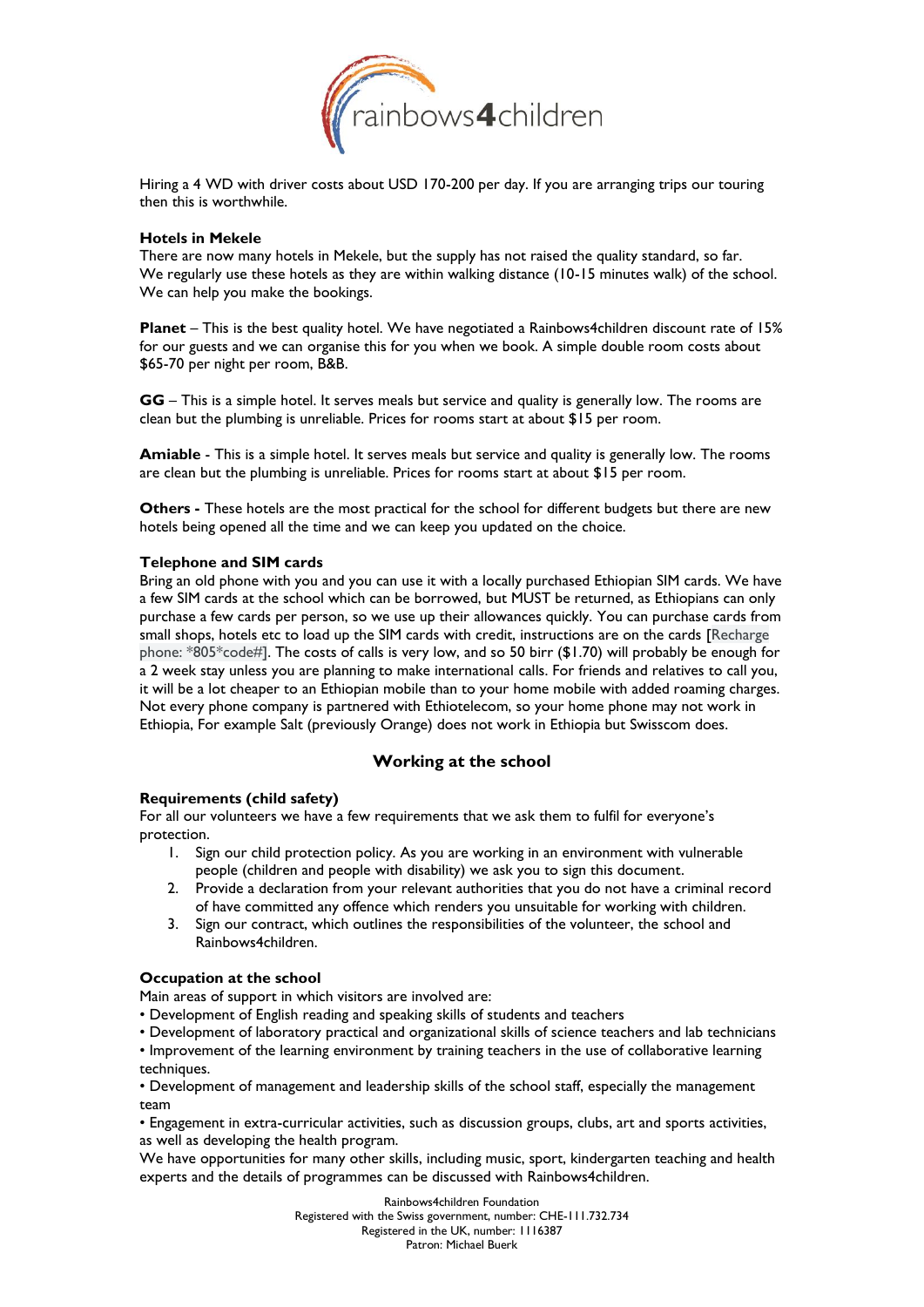

## **School location**



Shows airport and some hotels



Shows walking routes to school from Planet and GG hotels

Rainbows4children Foundation Registered with the Swiss government, number: CHE-111.732.734 Registered in the UK, number: 1116387 Patron: Michael Buerk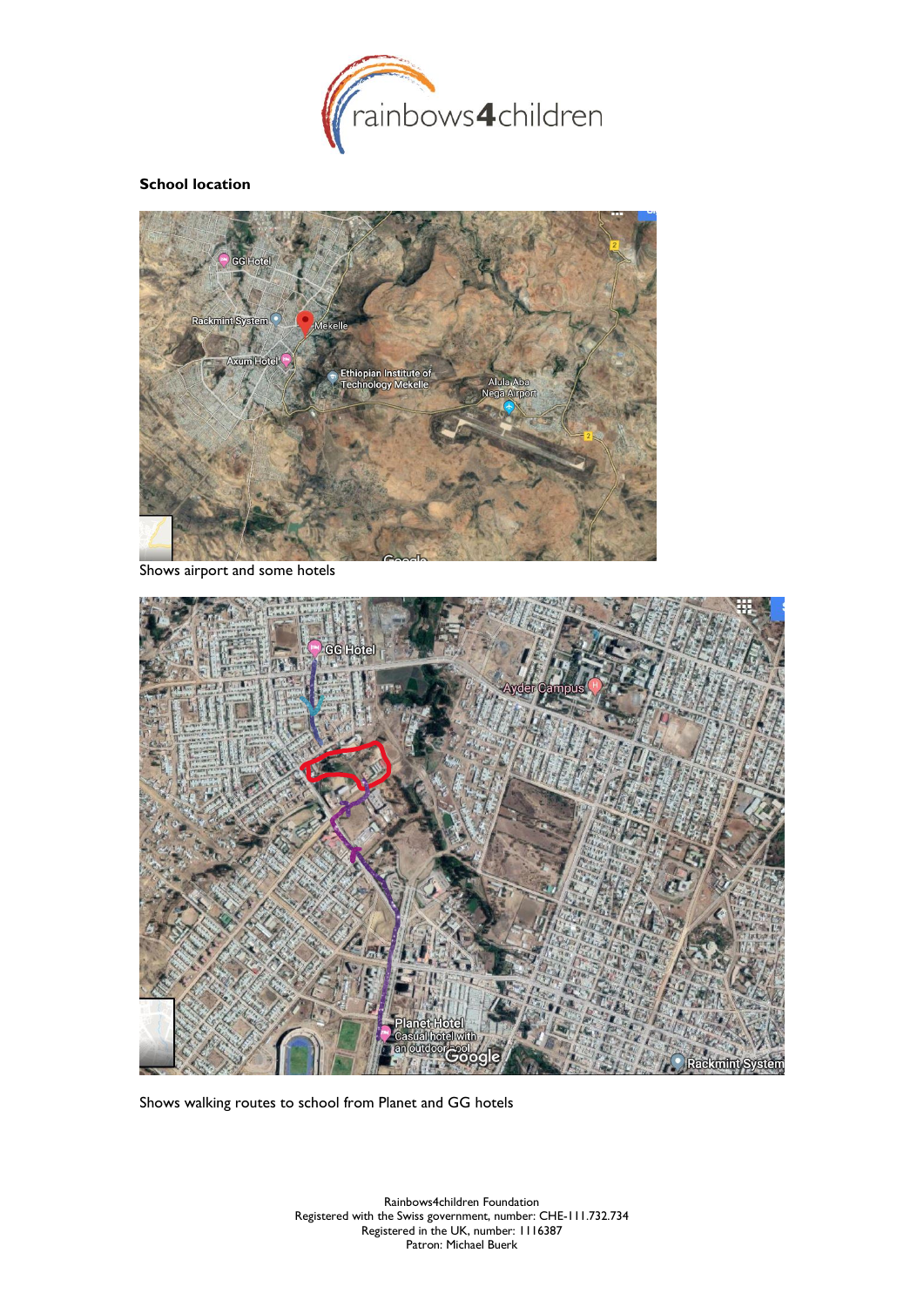

## **Travel in Ethiopia – supplementary**

Many of our visitors take advantage of their time in Ethiopia to travel. It is a beautiful and historic country and it is highly recommended to do this

Here are 2 possible itineraries, depending on time available. We can help you arrange others, with or without a guide, depending on available budget.

### **Route 1**

Saturday morning, arrive in Mekele (MQX), drop bags at Planet Hotel and then travel to Gheralta for the weekend, with light baggage.

Sunday evening return to Mekele

Mon/Tues/Wed Mekele and Nicolas Robinson School

Thurs travel to Lalibela

Friday Lalibela and surrounds

Saturday - Lalibela (LLI) to Addis Ababa (ADD)

### **Route 2**

**Day 1** Drive to Gheralta lodge. About a two hour drive from Mekele. We will see Abreha Atseba Church on the way. This church is famous for its architectural features. The interior of the church has some fine examples of paintings and some wonderful carved pillars. It is thought by many to be one of the finest rock hewn churches in Tigray.Then drive to the lodge. Lunch is at the lodge. Relax in the the lodge or visit churches.

o/n and supper at the Gheralta Lodge

**Day 2** Explore the Gheralta area.

Gheralta Churches, many from the  $13<sup>th</sup>,14<sup>th</sup>$  and  $15<sup>th</sup>$  century, are living churches still supported by the local communities and are undiscovered jewels of Ethiopia, rarely included on the main tourist route. One of the best kept secrets of Tigray. Not as imposing architecturally as the Rock hewn Churches of Lalibela, their positions, often hugging the tops of mountainous outcrops, towering nearly 2500 metres above the plains more than make up for this. In the main, the more remote examples are little visited by comparison with those at Lalibela and have an aura of their own,

Maryam Korkhor and the nearby smaller church of Daniel Korkor or to Abuna Abraham Debre Tsion and Yohannis Maikudi. The choice depends very much on fitness and personal viewpoint. Abuna Yemata is another possibility but requires significant skill at climbing and a head for heights. There are some books at your lodge illustrating the various options.

Day 3 March 29<sup>th</sup> Drive about 5 hours to Axum. On the way we will see Yeha. Yeha is the site of the first known Capital of the Ethiopians and is thought to be the birthplace of the country's earliest civilisation dating from the early 5th Century. There are interesting temple ruins dating from  $5<sup>th</sup>$ Century B.C. The ancient local church in Yeha has some fascinating old artefacts that the local priest will show you on request.

Then drive through the valley and mountains of the battlefields of Adua, where the famous battle of 1896 occurred, where we will have lunch in Adua. Then drive on to Axum, an elevation of 2130m. **Day 4**. Axum: the stellae park, the tombs of Kaleb and Gebremeskel, Church of St Mary Tsion, Erzana's stone in the small park and the new museum. You can walk up to the quarry to see where the stellae were hewn and visit the ruin known as Queen of Sheba's Palace.

Day 5. Fly to Lalibela on the mid-morning flight. Flight is about 40 minutes. Met at airport by hotel bus. Then explore the Lalibela Churches in the Town. The city is located at about 2,600 meters above sea level. The visit to Lalibela is dedicated to visiting the churches. There is also a small but interesting museum. Lalibela contains 11 monolithic churches that were built in the twelfth century and are carved out of the pink tufa volcanic rock; they have been classified as one of the wonders of the world. Each church has a unique architectural style; all are superbly carved and most of them are decorated with well-preserved paintings. The entire city is be described by some as a sculpture dedicated to the glory of God.

You need a torch and to wear socks when visiting the church as you will need to remove your shoes. Churches fall into two main sites.

The Northern group consisting of:

Bet Meskel, Bet Danaghel, Bet Golgotha, Bet Michael & Selassie Chapel (this is rarely open to the public), Bet Giorgis

Rainbows4children Foundation

Registered with the Swiss government, number: CHE-111.732.734 Registered in the UK, number: 1116387 Patron: Michael Buerk